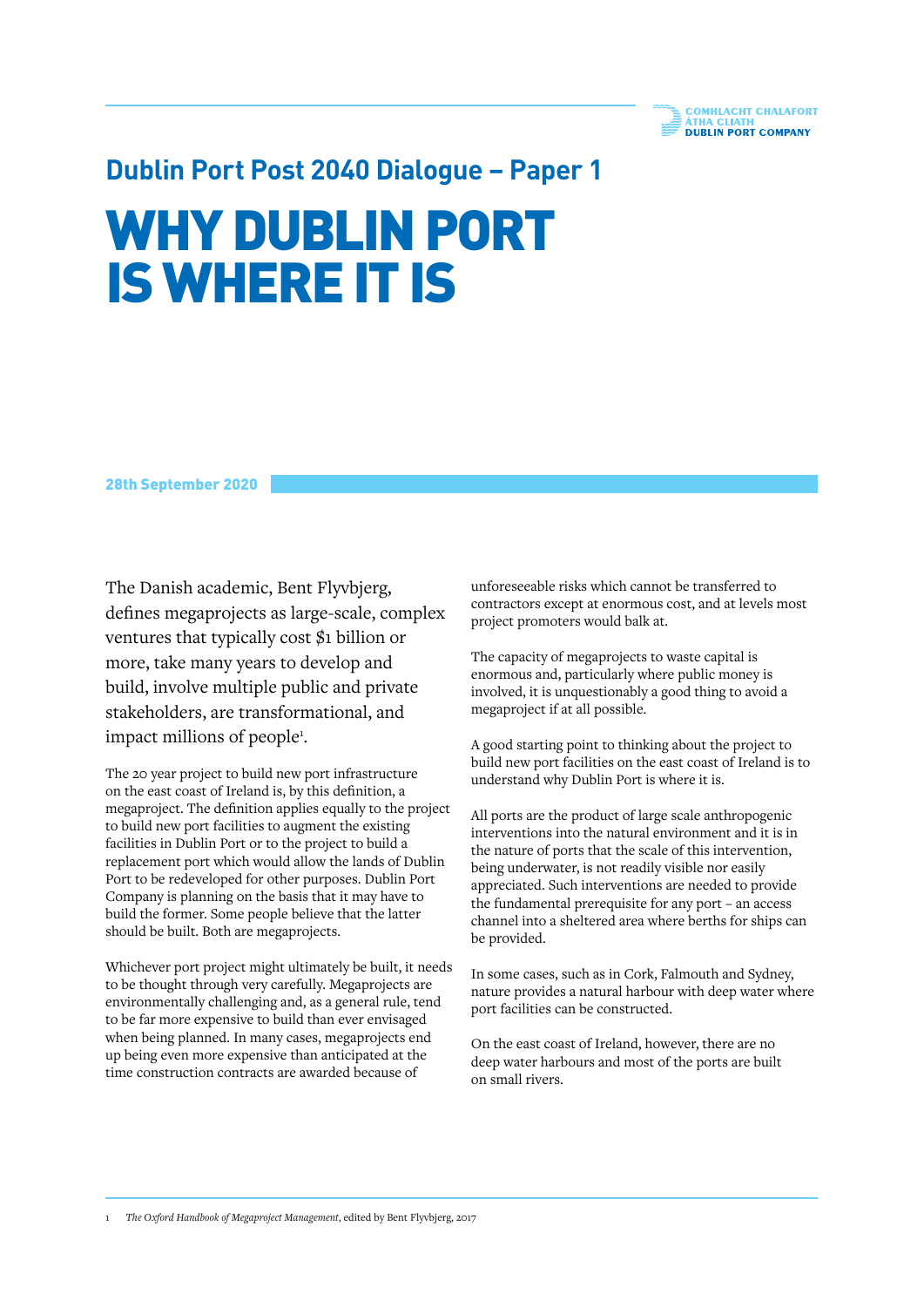The single most important attribute of any port is its depth of water. In Dublin Port, there is 7.8 metres of water available at the lowest tide<sup>2</sup>. This is the ruling depth for the port and the rise of the tide is additional to this.

With a ruling depth of 7.8 metres, the depth of water available in Dublin Port varies across the annual phases of the tides between two extremes:

- The Highest Astronomical Tide (HAT) expected in Dublin Port is 4.5 metres (implying a depth of water in the approach channel and fairway of 12.3 metres).
- The Lowest Astronomical Tide (LAT) is -0.1m giving 7.7 metres of water<sup>3</sup>.

Between these two extremes, the depth of water is best described by reference to the mean levels of spring tides and neap tides.

The current ruling depth of 7.8 metres allows Dublin Port accept ships with draughts of up to 10.2 metres on most days in the year but within a tidal window.

Ships with draughts of up to 7.5 metres can enter the port without tidal restriction on most days over the course of the year. In practice, the maximum draught for ships operating daily fixed time schedules (notably Ro-Ro ferries) is 6.8 metres.

The channel depth in Dublin Port is currently being increased to 10.0 metres and this will increase the maximum draught of ship that can be accommodated on most days during the year from 10.2 metres to 12.4 metres (with a tidal restriction).

It will also allow ships with draughts of up to 9.7 metres enter the port at any stage of the tide on most days of the year (with no tidal restriction). In practice, a channel of 10.0 metres will allow ships with draughts of up to 9.0 metres to enter Dublin Port on every day of the year.

| water            | depth | Max<br>draught*   | water            | depth | Max<br>draught*         |
|------------------|-------|-------------------|------------------|-------|-------------------------|
| 4.1m             | 11.9m | 10.9m             | 0.7 <sub>m</sub> | 8.5m  | 7.5m                    |
| 3.4 <sub>m</sub> | 11.2m | 10.2m             | 1.4m             | 9.2m  | 8.2m                    |
|                  |       | Mean high Channel |                  |       | <b>Mean low</b> Channel |

Assumes an under keel clearance of 1.0m

| Future ruling depth: 10.0m | Mean high Channel<br>water | depth | Max<br>draught* | <b>Mean low</b> Channel<br>water | depth | Max<br>draught   |
|----------------------------|----------------------------|-------|-----------------|----------------------------------|-------|------------------|
| Spring tides               | 4.1m                       | 14.1m | 13.1m           | 0.7 <sub>m</sub>                 | 10.7m | 9.7 <sub>m</sub> |
| Neap tides                 | 3.4 <sub>m</sub>           | 13.4m | 12.4m           | 1.4m                             | 11.4m | 10.4m            |
|                            |                            |       |                 |                                  |       |                  |

Assumes an under keel clearance of 1.0m

| Spring tides                                    | Neap tides           | Spring tides        |                           | Neap tides           |
|-------------------------------------------------|----------------------|---------------------|---------------------------|----------------------|
| 4.1m mean high water                            |                      |                     | 4.1m mean high water      |                      |
|                                                 | 3.4m mean high water |                     |                           | 3.4m mean high water |
|                                                 | 1.4m mean low water  |                     |                           | 1.4m mean low water  |
| 0.7m mean low water                             |                      | 0.7m mean low water |                           |                      |
| $\curvearrowright$<br>7.8m current ruling depth |                      |                     |                           |                      |
|                                                 |                      |                     | 10.0m future ruling depth |                      |

<sup>2</sup> Where heights on land are measured against Ordnance Datum (OD), the depth of water in ports is normally measured against a local datum referred to as Chart Datum. Chart Datum normally equals or is very close to lowest astronomical tide. In Dublin LAT is 0.1 metre Chart Datum. Chart Datum is 2.51 metres below OD. The figure of 7.8 metres used here is 7.8 metres below Chart Datum.

<sup>3</sup> HAT and LAT are the highest and lowest tides which can be predicted to occur under average meteorological conditions and under any combination of astronomical conditions. Extreme weather conditions can add or take away up to one metre of water depth.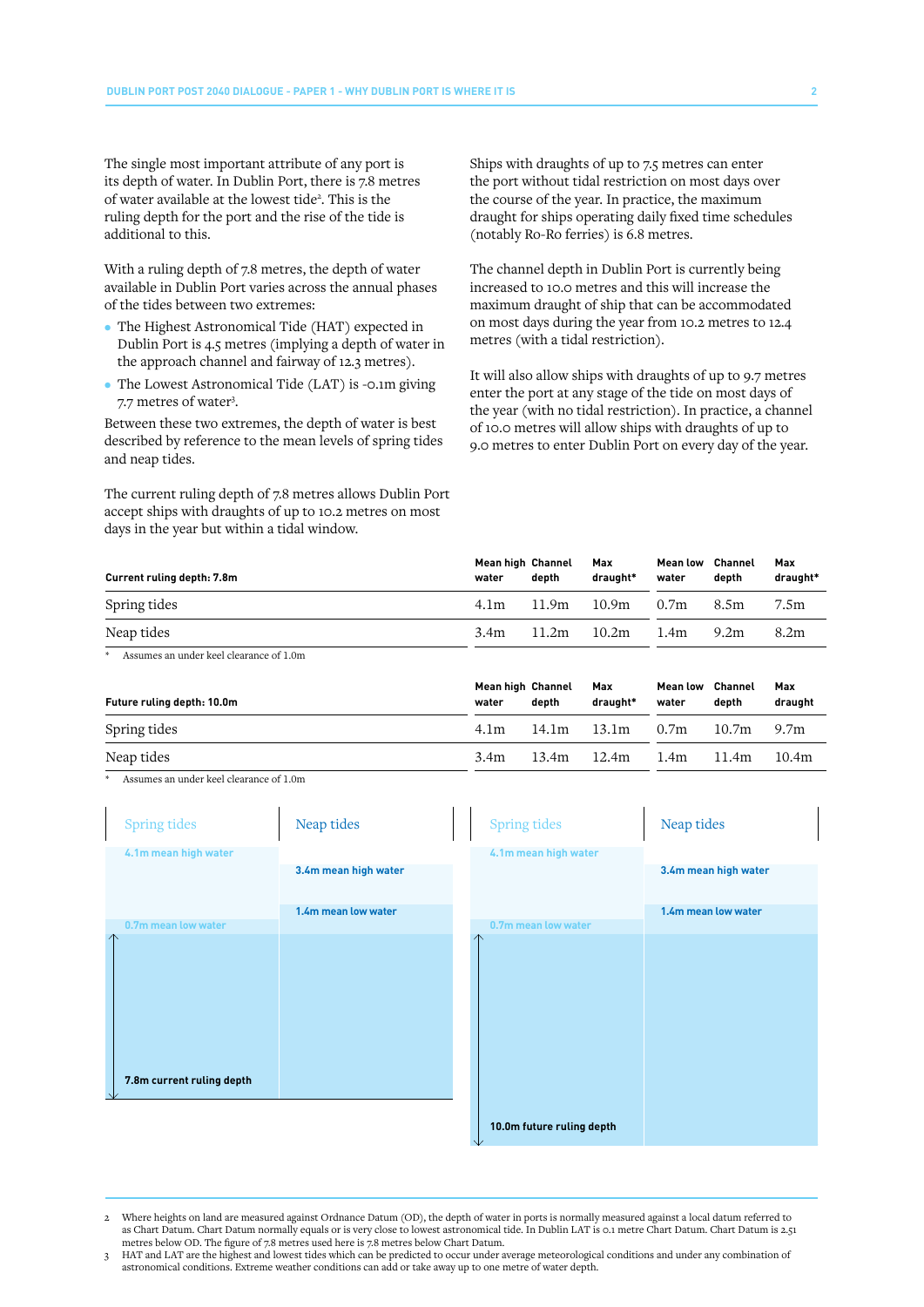By international standards, Dublin Port is a shallow port. For example, Europe's largest port, Rotterdam, has a channel 24 metres deep, Barcelona has 16 metres and Helsinki's Vuosaari Harbour has 11 metres.

However, by the standards of the east coast of Ireland, Dublin Port is a deepwater port with considerably greater water depth available than in any of the eight other ports in the range from Greenore to Waterford.

Where Dublin Port has 7.8 meters of water plus whatever is on the tide, all of the other eight ports have less and, in most cases, considerably less. Worst off of all is Dundalk where there is almost no water at all in the approach channel at low tide and where the berths at the port's quay walls dry out altogether and ships have to rest on the river bed.



| Port / Harbour | Location                 | Owner                         | <b>Ruling Depth</b><br>metres<br>below CD | Relative scale <sup>4</sup> |
|----------------|--------------------------|-------------------------------|-------------------------------------------|-----------------------------|
| Greenore       | Carlingford Lough        | Doyle Shipping Group          | 5.9 <sub>m</sub>                          | 3.9%                        |
| Dundalk        | Castletown River         | Dublin Port Company           | Dries out                                 | 0.3%                        |
| Drogheda       | River Boyne              | Drogheda Port Company         | 2.2m                                      | 5.8%                        |
| Dublin         | River Liffey             | Dublin Port Company           | 7.8m                                      | 100.0%                      |
| Wicklow        | Leitrim River            | <b>Wicklow County Council</b> | 2.7 <sub>m</sub>                          | 0.6%                        |
| Arklow         | Avoca River              | <b>Wicklow County Council</b> | 3.4m                                      | $0.0\%$                     |
| Rosslare       | Harbour on the Irish Sea | Irish Rail                    | 6.2m                                      | 7.7%                        |
| New Ross       | River Barrow             | Wexford County Council        | 3.0 <sub>m</sub>                          | 1.4%                        |
| Waterford      | River Suir               | Port of Waterford Company     | 6.5m                                      | 7.0%                        |

Because of this greater depth, Dublin Port has a far higher cargo throughput than any of these eight ports either individually or in aggregate. Dublin Port's scale is fundamentally a function of the port's depth of water.

Where deep water was available (or created), population centres grew and, as a consequence, trade volumes grew. Dublin City and Dublin Port have a basic underlying relationship which needs to be understood and appreciated. Even though the availability of deep water was limited, proximity to Britain motivated the development of settlements on the east coast of Ireland. Whereas the Vikings landed at a number of locations on the east coast, including at Annagassen in Co. Louth, it was in Dublin that their settlement prospered and grew for over a thousand years.

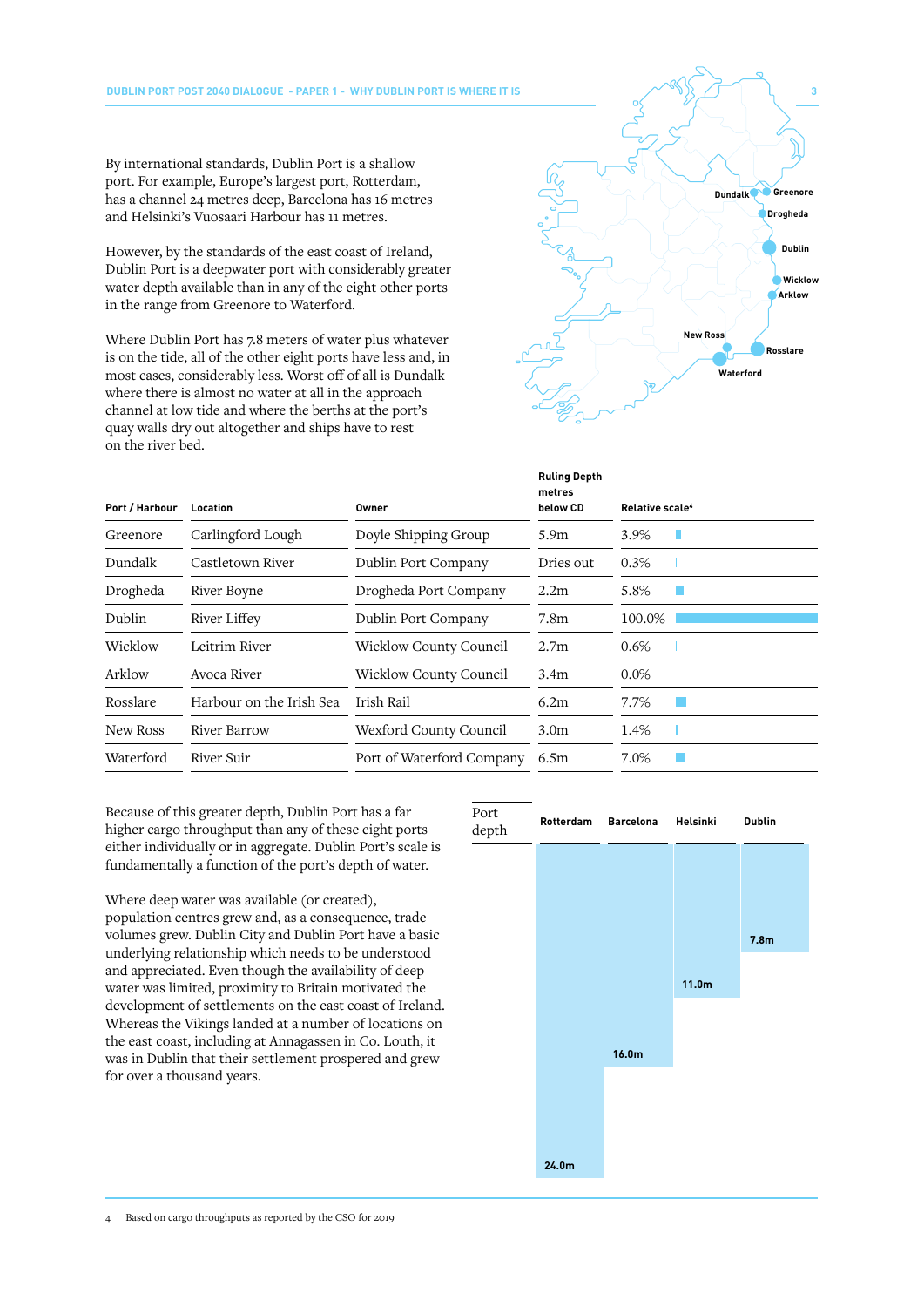#### **DUBLIN PORT POST 2040 DIALOGUE - PAPER 1 - WHY DUBLIN PORT IS WHERE IT IS**

*Ireland is sparsely populated with only 70 people per square kilometre and with no short sea trading routes to the west and relatively long distances on trading routes to the south.*

Over these many years, the Liffey was canalised, the port moved eastwards to access deeper water as ships got bigger and two sea walls were built. The idea of moving Dublin Port to another location requires a project that in relatively few years would replicate developments which have taken centuries to achieve. The project is, of course, feasible but only at an enormous cost and subject to all of the well-understood risks associated with megaprojects.

New port facilities for the hinterland served by Dublin Port today will need to be in reasonable proximity to that hinterland. This implies an east coast location. To this day, the country's population is concentrated on the east coast and specifically around Dublin Port.

The locations of ports are inherently related to settlement patterns – one drives the other in a feedback loop – and this is very clear from a comparison of Ireland with Britain.

Ireland is sparsely populated with only 70 people per square kilometre and with no short sea trading routes to the west and relatively long distances on trading routes to the south.

Britain, on the other hand, is a relatively densely populated island (282 people per square kilometre in Britain as a whole and 430 in England alone) with large populations and ports on its west, south and east coasts corresponding to the short trading distances to Ireland, on the one hand, and to France, Belgium and the Netherlands on the other.

It is no trivial matter to sunder the relationship between a port and its hinterland in pursuit of any objective however attractive or worthy that objective might appear to be. If a new port for Dublin is to be built, then the location will need to be chosen so as to replicate as closely as possible all of the advantages which the location of the current port on the banks of the River Liffey gives.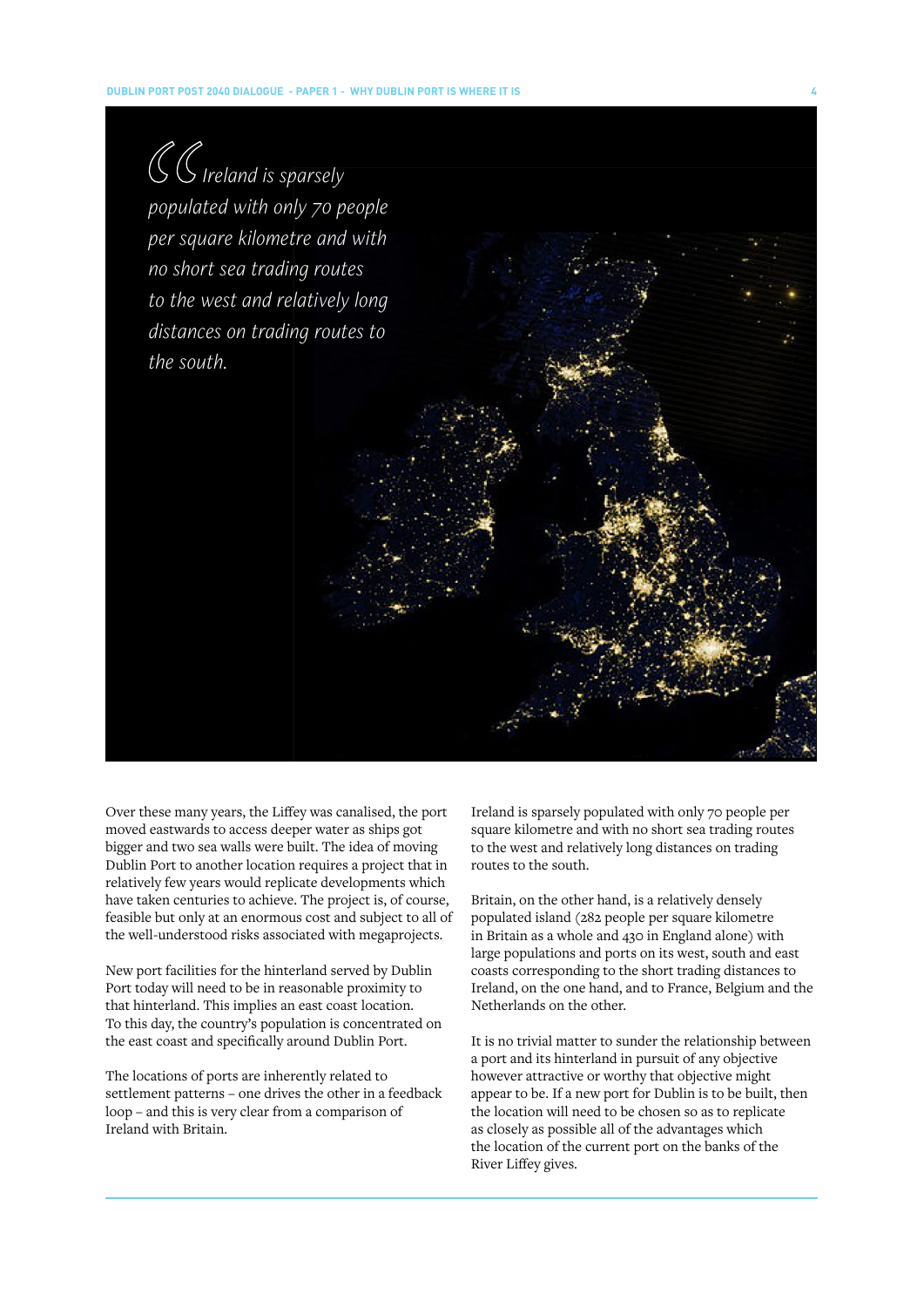The core challenge to build a new port is to create a sheltered area with access to deep water. This was possible in Dublin, firstly, because of the shelter of Dublin Bay and of the River Liffey and, secondly, because of the building of Dublin's two sea walls.

The depth of water in a river port is primarily determined by the flow in the river. The more tonnes of water that flow out of the mouth of the river, the greater the depth of water. This is most easily seen in a huge river such as the Congo. The Congo River is 4,700 kilometres long and drains an enormous land area in Central Africa. The average flow rate over the course of the year is 41,000 tonnes of water per second and this huge and powerful flow of water scours out a deep channel. At the mouth of the Congo River, depths vary between 200 metres and 300 metres as the river's torrential outflow surges into the Atlantic. The 130 kilometre long Congo plume (30 kilometres longer than the sailing distance from Dublin to Holyhead) gives some sense of the incredible power of this scouring flow.

Ireland is a small island, no more than 480 kilometres from top to bottom and no more than 280 kilometres from side to side. Being a small island, the rivers are also small and our largest river, the Shannon, is 360 kilometres long with an average annual flow rate of 208 tonnes per second.

### **CONGO RIVER**



© Google Earth

|         | Length km | Average flow rate tonnes per second |
|---------|-----------|-------------------------------------|
| Congo   | 4,700     | 41,000                              |
| Shannon | 360       | 208                                 |
| Liffey  | 125       | 14                                  |

*The story of the building of the North Bull Wall and the earlier construction of the Great South Wall is one of considerable engineering ingenuity and these two walls succeeded in increasing the port's ruling depth from two metres to almost five metres in just 54 years.*

Even by comparison with the Shannon, the River Liffey is a puny river. It is only 125 kilometres long and has an average flow rate of 14 tonnes of water per second. With such a low flow rate, a bar of sand and sediment inevitably forms across the mouth of a river and so it was in Dublin that the channel into the port was shallow and meandering until the North Bull Wall was built in the early part of the nineteenth century.

The story of the building of the North Bull Wall and the earlier construction of the Great South Wall is one of considerable engineering ingenuity and these two walls succeeded in increasing the port's ruling depth from two metres to almost five metres in just 54 years.